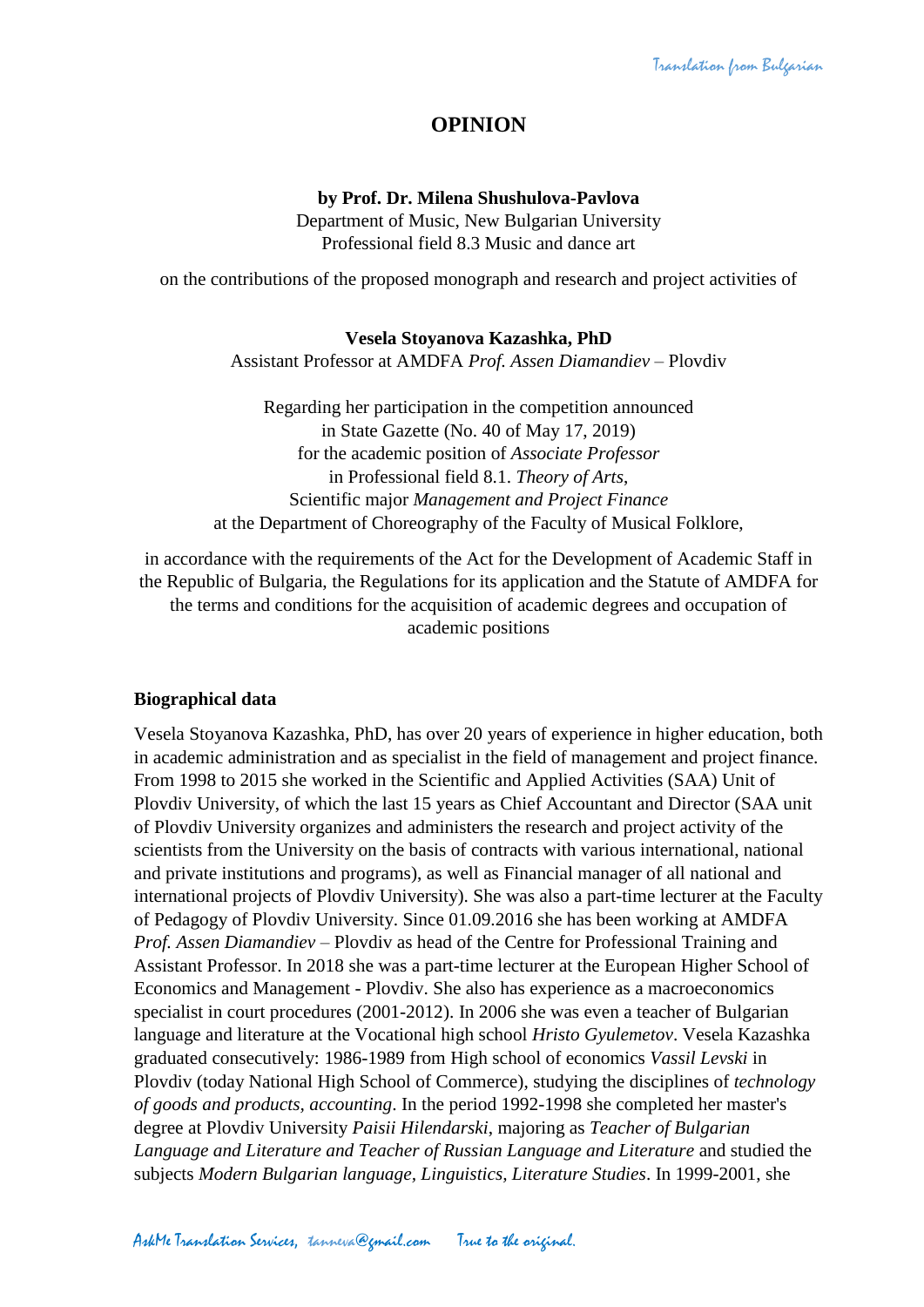studied and completed the Master's Program in Macroeconomics, specialization *Organization and Technology of Accounting* at Plovdiv University *Paisii Hilendarski*. In the period 2011-2014 Vesela Kazashka was a PhD student in *Special pedagogy, psychology and integration* at Plovdiv University *Paisii Hilendarski*, where in 2014 she obtained her Doctoral degree. Vesela Kazashka, PhD, has additional international activities that complement her professional qualification: 1) Internship in Tula State University of Psychology and Pedagogy, Tula, Russia – "Developing a Positive Attitude for Future Teachers to Children with Special Educational Needs", 2013; 2) Training at the Russian Language Institute *Alexander Pushkin* in Moscow – "Russian. Communication. Educational Technologies ", 2014; 3) Training in Trondheim, Norway, at Norwegian University of Science and Technology, 2015, "Integration of students under stigma"; 4) Training in Bucharest, Romania, University of Bucharest, Department of Special Education, May 2018, under the Erasmus + program; 5) Training in Barcelona, September 2018, *Dorea*  Educational Institute, on the topic: "Handing of stress and burnout". Vesela is fluent in Russian and English.

#### **I. Assessment of compliance with the national minimum requirements**

Assist. Prof. Vesela Kazashka, PhD, submitted the following scientific and project activities:

#### **1. Group of indicators "A"** [А] **- minimum requirements: 50 points**

Thesis on *Positive stigma to people with disabilities* with diploma No. 100119 dated 06.10.2014, from Plovdiv University *Paisii Hilendarski* - Faculty of Pedagogy. The PhD educational and scientific degree is in the area of higher education 1. *Pedagogical sciences*, professional field 1.2 Pedagogy, doctoral program *Special pedagogy* (dissertation is supported by four publications in Bulgaria, three publications abroad and one publication with an impact factor).

Total points in group "A" [А] - 50 points.

## **2. Group of indicators "C"** [В] **- minimum requirements: 100 points**

#### **Indicator 3. Habilitation thesis - published monograph in the relevant scientific field - 100 points.**

#### **Habilitation thesis - Monograph (co-authored - 1/3 by Vesela Kazashka)**

Kolev. Vasil, **Vesela Kazashka**, Margarita Ruseva. *Plovdiv – art organizations and their management profile*. AMDFA – Plovdiv, 2018, ISBN 978-954-2963-38-7, 378 pages.

The monograph *Plovdiv – art organizations and their management profile* consists of an introduction, three chapters, a conclusion, annexes and references. There are also three reviews by experts in the fields of arts, economics and statistics; and a division statement of the co-authors. The monograph examines problems which managers of art-organizations face, related to financial management and control and project management, since artorganisations generally do not make use of the opportunity of project-based additional funding. The conclusions are made on the basis of an analytical study of 105 artorganizations in the city of Plovdiv, with different profile of activity and different form of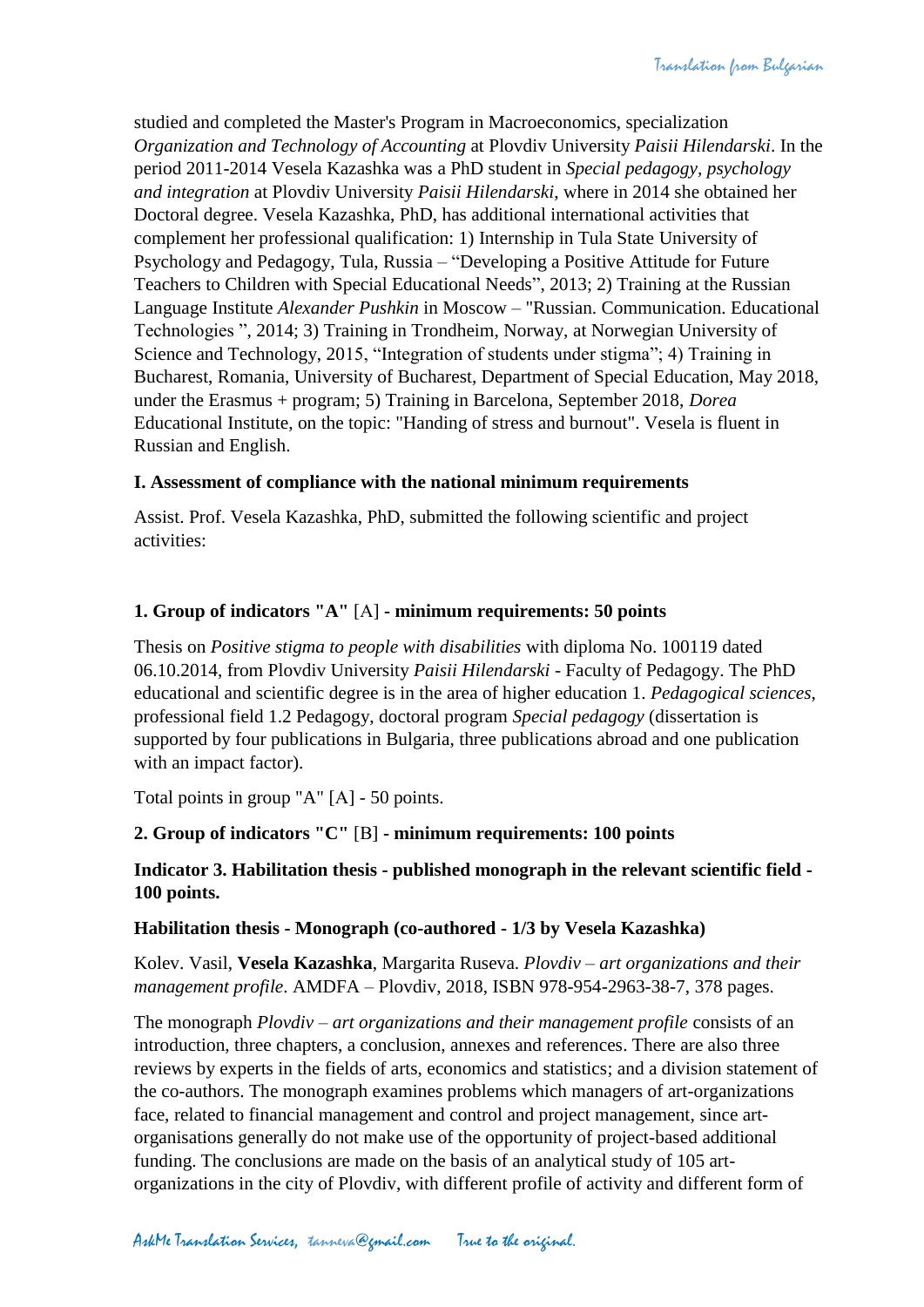ownership - state, municipal and private. The monograph is co-authored with Assistant Professor Vasil Kolev, PhD, and Assoc. Prof. Margarita Ruseva, PhD. According to a division statement dated 03.12.2018 each author has a volume of 119 pages of their own (with a minimum of 1800 characters per page).

Total points in group "C" [В] - 100 points.

# **3. Group of indicators "D"** [Г] **- minimum requirements: 120 points**

**Vesela Kazashka**, PhD, has submitted supporting evidence for the following activities in this section:

# **Indicator No. 7. A book published on the basis of a defended doctoral dissertation thesis for the award of PhD degree - 75 points.**

Based on the PhD dissertation, two books were published in 2018:

- **Казашка, В. (2018)** *Позитивна стигма към хората с увреждания*. АМТИИ 2018, ISBN-978-954-2963-34-9, 145 страници. [**Kazashka, V.** (2018) Positive stigma to people with disabilities. AMDFA 2018, ISBN-978-954-2963-34-9, 145 pages.]
- **Kazashka V. (2019)** *Positive Sigma* LAP Lambert Academic Publishing, ISBN-978-620-2-01378-9, 77 pages.

# **Indicator No. 8. Articles and reports published in scientific journals, referenced and indexed in global scientific information databases** - 30 points / publication.

- Kolev.V, **Kazashka V.**, Ruseva M. *Analysis of the specific profile of artorganizations in Plovdiv, Bulgaria.* 2018, CBU INTERNATIONAL CONFERENCE PROCEEDINGS 2018, ISSN 1805-997X (Print), ISBN: 978-80- 270-5037-6 print Edition, pp. 723-727. **(10 points** - Web of Science**)**
- **Kazashka, V.**, Ruseva, M., Stoyanova, P. (2017) *Mapping and Ranging of Cultural and Creative Industries in the City of Plovdiv*. CBU International Conference Innovation in Science and Education, Prague 2017, pp. 639-642 **(10 points** - Web of Science**)**
- **Kazashka, V.**, Ruseva. M. **(2018)** *The Attitudes of Students in Bulgaria and the Czech Republic towards People with Special Educational Needs.* CBU International Conference Innovation in Science and Education, Prague 2018, 723-733, ISSN-1805-997X (Print), ISBN-978-80-270-5037-6 print Edition **(15 points** - Web of Science**)**
- **Kazashka, V.** (2015) *Positive attitudes towards children with disabilities and Gifted children.* Social High School speciala pentru deficient de auz Santa Maria, Innovative Technologies for Active Language Class Gifted for You, Bucharest, 2015, ISBN-978-973-0-19280-3, pp. 202-208. **(30 points)**

**Indicator No. 9. Articles and reports published in specialized editions in the field of arts** - 15 points / publication**.**

 **Казашка, В. (2014)** *Методологически аспекти на научното изследване в областта на педагогиката*. Международна научно-практична конференция "Психолого-педагогически проблеми на развитието на личността на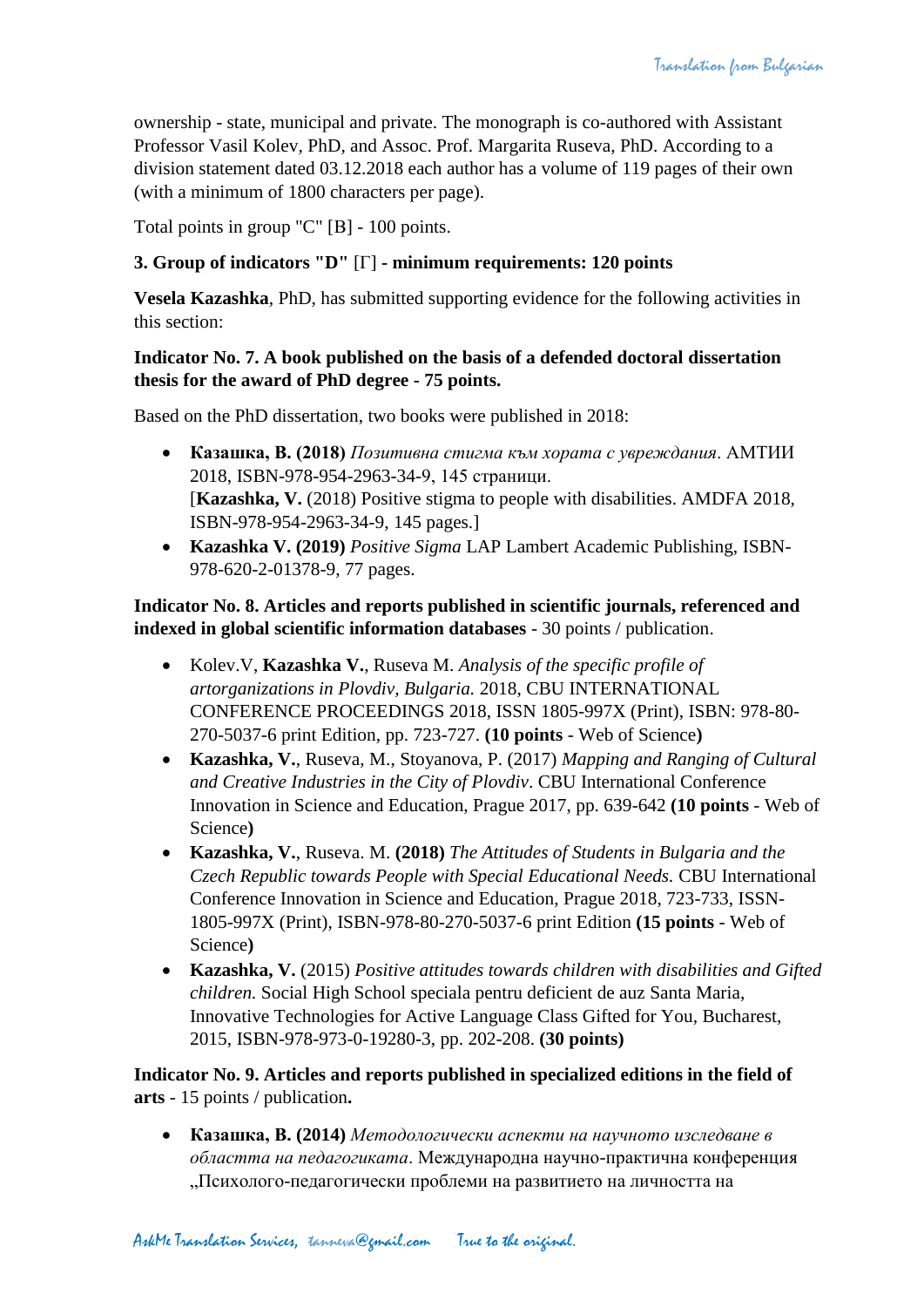професионалиста в условията на университетското образование", Асоциация на професорите от славянските страни (АПСС), Китен 2014, ISBN-978-954- 490-448-7, стр. 156-161.

**[Kazashka, V. (2014)** *Methodological aspects of scientific research in the field of pedagogy.* International Scientific-Practical Conference "Psychological and Pedagogical Problems of Professionals' Personality Development in the Conditions of University Education", Association of Professors from Slavic Countries (APSC), Kiten 2014, ISBN-978-954-490-448-7, p. 156-161.] **(15 points)**

 **Казашка, В. (2016)** *Финансиране и управление на научни и образователни проекти в областта на изкуството*. Международна научнопрактическа конференция "Управленски и маркетингови проблеми в изкуството", АМТИИ 2017, ISBN-978-954-2693-20-2, стр.154-161.

[**Kazashka, V. (2016)** *Financing and management of scientific and educational projects in the field of art.* International Scientific Conference "Management and Marketing Problems in the Field of Arts", AMDFA 2017, ISBN-978-954-2693-20- 2, pp.154-161.] **(15 points)**

 **Казашка, В. (2017)** *Социалните и културни иновации в съвременната научноизследователска инфраструктура*. Международна научна конференция "Наука, образование и иновации в областта на изкуството", АМТИИ 2017, ISBN-978-954-2963-23-3, стр. 303-310.

[**Kazashka, V. (2017)** *Social and Cultural Innovation in Modern Research Infrastructure.* International Scientific Conference "Science, Education and Innovation in the field of Arts", AMDFA 2017, ISBN-978-954-2963-23-3, pp. 303- 310.] **(15 points)**

 Федотенко, И., **Казашка, В. (2018)** *Образовательная среда современного университета в контексте рискологии*. Научной конференции начунопедагогических работников, аспирантов и магистрантов ТГПУ "Л.Н. Толстой"**,**  Русия – Тула, ISBN-978-5-6041454-4-9, стр. 131-135.

[Fedotenko, I., **Kazashka, V. (2018)** *Educational environment of modern universities in the context of riskology.* Scientific conference of non-teaching staff, graduate students and undergraduates of TSPU "L. N. Tolstoy, Russia - Tula, ISBN-978-5-6041454-4-9, pp. 131-135.] **(7.5 points)**

- Колев, В., **Казашка, В. (2017)** *Проектът "Артмениджмът: Пловдив – нови тенденции и класически артистизъм (АРТ)" – една успешно финансирана идея*. Пролетни научни четения 2017, АМТИИ, ISSN-1314-7005, стр.131-138. [Kolev, V., **Kazashka, V. (2017)** *The Project Art management: Plovdiv - new trends and classical artiscism (ART) - a successfully funded idea.* Spring Scientific Readings 2017, AMDFA, ISSN-1314-7005, pp.131-138.] **(7.5 points)**
- Kolev.V, **Kazashka V.** *Специфичните особености на висшето образование по изкуства и влиянието им при определяне финансирането на факултетите в АМТИИ-Пловдив*. 2017. International Journal, Institute of Knowledge and Management, Scientific Papers Vol 20.3, Knowledge Practice, ISSN 2545-4439 for print version, ISNN 1857-923X for e-version, pp. 1289-1295. [Kolev.V, **Kazashka V.** *Specific features of higher education in the field of arts and their influence in determining the funding of the faculties at AMDFA-Plovdiv.* 2017. International Journal, Institute of Knowledge and Management, Scientific Papers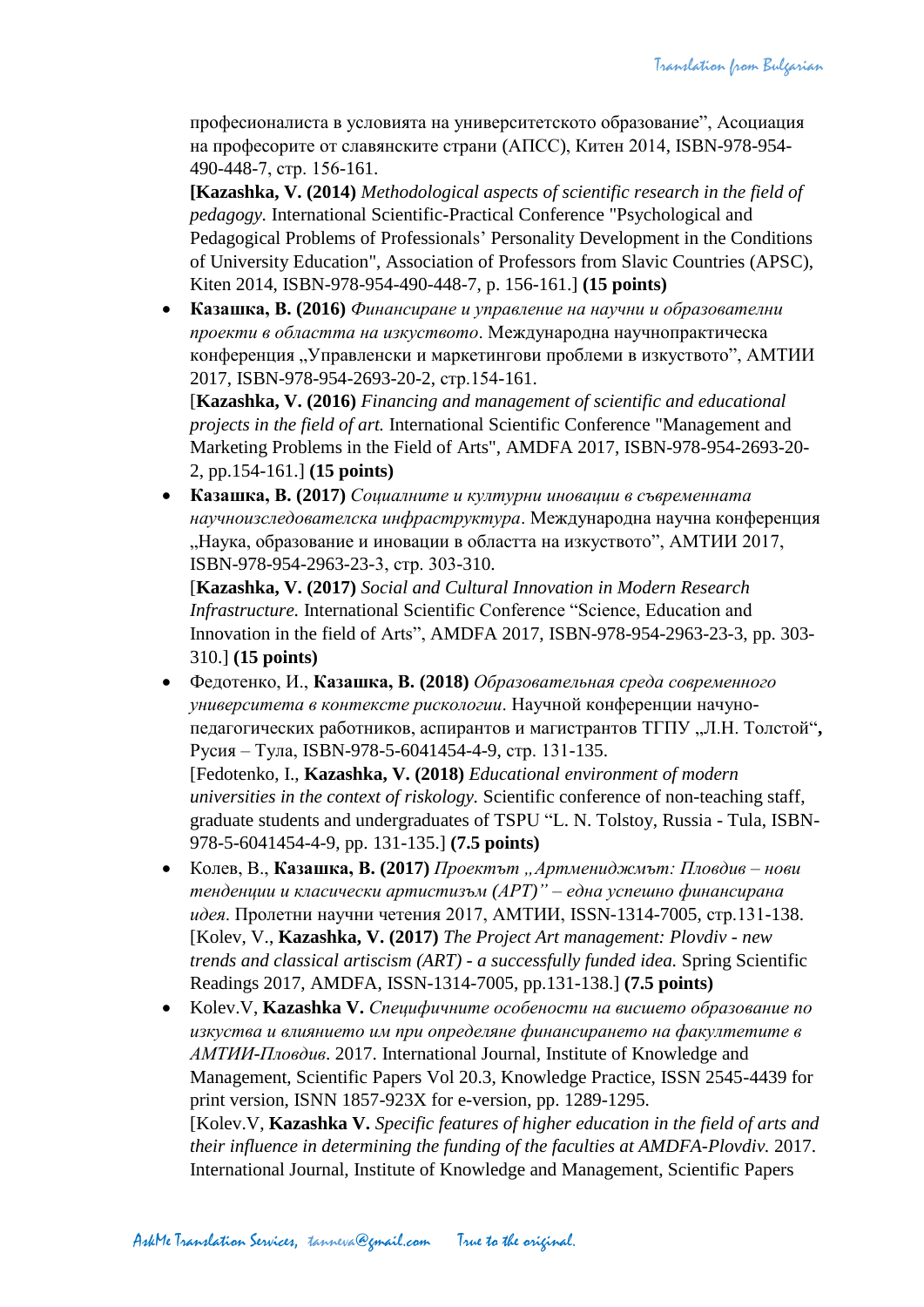Vol 20.3, Knowledge Practice, ISSN 2545-4439 for print version, ISNN 1857-923X for e-version, pp. 1289-1295. **(7.5 points)**

Total points in group "D" $[\Gamma]$  – 207.5 points.

#### **4. Group of indicators "E"** [Д] **- minimum requirements: 40 points**

**Indicator No. 17. Citations Citations in monographs and collective volumes with scientific review** - 10 points.

1. Cited **article: Kazashka,V. (2012).** *Positive stigma to people with special educational needs*. Jubilee Conference Collection, Thracian University, p. 258-264, Trakia Journal of Sciences, Bulgaria – Stara Zagora.

**Cited in: Holland, Heather**, Holland, Heather, "Understanding A Sense of School Membership for Students with Disabilities in Two Middle Schools" (2015). Electronic Theses and Dissertations. 1342. H Holland – 2015, Understanding A Sense of School Membership for Students with Disabilities in Two Middle Schools **(10 points)** <https://digitalcommons.georgiasouthern.edu/etd/1342>

2 **Cited article: Kazashka,V. (2012).** *Positive stigma to people with special educational needs*. Jubilee Conference Collection, Thracian University, p. 258-264, Trakia Journal of Sciences, Bulgaria – Stara Zagora.

**Cited in:** Handbook of Research on Chaos and Complexity Theory in the Social Sciences, ISBN 13: 9781522501480|ISBN10: 1522501487|EISBN13: 9781522501497|DOI: 10.4018/ 978-1-5225-0148-0 ŞŞ Erçetin, H Güngör, ŞN Açıkalın – 2016, Different Sides of a Reality: "Positive Stigma", Handbook of Research on Chaos and Complexity Theory in the Social Sciences – igi-global.com **(10 points)**

<https://www.igi-global.com/chapter/different-sides-of-a-reality/150416> [https://books.google.bg/books?id=he0ODAAAQBAJ&pg=PA125&lpg=PA125&dq=Different+Sides+of+a+Reality:+%E2%80%9CPositi](https://books.google.bg/books?id=he0ODAAAQBAJ&pg=PA125&lpg=PA125&dq=Different+Sides+of+a+Reality:+%E2%80%9CPositive+Stigma%E2%80%9D&source=bl&ots=wCbbB2aZjQ&sig=ACfU3U2tIi_DADUwnY2JFTqCjN3Z5ZLW6g&hl=bg&sa=X&ved=2ahUKEwiz24nz3YvhAhVcxMQBHV34BtwQ6AEwA3oECAYQAQ#v=onepage&q=Different%20Sides%20of%20a%20Reality%3A%20%E2%80%9CPositive%20Stigma%E2%80%9D&f=false) [ve+Stigma%E2%80%9D&source=bl&ots=wCbbB2aZjQ&sig=ACfU3U2tIi\\_DADUwnY2JFTqCjN3Z5ZLW6g&hl=bg&sa=X&ved=2ah](https://books.google.bg/books?id=he0ODAAAQBAJ&pg=PA125&lpg=PA125&dq=Different+Sides+of+a+Reality:+%E2%80%9CPositive+Stigma%E2%80%9D&source=bl&ots=wCbbB2aZjQ&sig=ACfU3U2tIi_DADUwnY2JFTqCjN3Z5ZLW6g&hl=bg&sa=X&ved=2ahUKEwiz24nz3YvhAhVcxMQBHV34BtwQ6AEwA3oECAYQAQ#v=onepage&q=Different%20Sides%20of%20a%20Reality%3A%20%E2%80%9CPositive%20Stigma%E2%80%9D&f=false) [UKEwiz24nz3YvhAhVcxMQBHV34BtwQ6AEwA3oECAYQAQ#v=onepage&q=Different%20Sides%20of%20a%20Reality%3A%20](https://books.google.bg/books?id=he0ODAAAQBAJ&pg=PA125&lpg=PA125&dq=Different+Sides+of+a+Reality:+%E2%80%9CPositive+Stigma%E2%80%9D&source=bl&ots=wCbbB2aZjQ&sig=ACfU3U2tIi_DADUwnY2JFTqCjN3Z5ZLW6g&hl=bg&sa=X&ved=2ahUKEwiz24nz3YvhAhVcxMQBHV34BtwQ6AEwA3oECAYQAQ#v=onepage&q=Different%20Sides%20of%20a%20Reality%3A%20%E2%80%9CPositive%20Stigma%E2%80%9D&f=false) [%E2%80%9CPositive%20Stigma%E2%80%9D&f=false](https://books.google.bg/books?id=he0ODAAAQBAJ&pg=PA125&lpg=PA125&dq=Different+Sides+of+a+Reality:+%E2%80%9CPositive+Stigma%E2%80%9D&source=bl&ots=wCbbB2aZjQ&sig=ACfU3U2tIi_DADUwnY2JFTqCjN3Z5ZLW6g&hl=bg&sa=X&ved=2ahUKEwiz24nz3YvhAhVcxMQBHV34BtwQ6AEwA3oECAYQAQ#v=onepage&q=Different%20Sides%20of%20a%20Reality%3A%20%E2%80%9CPositive%20Stigma%E2%80%9D&f=false)

3. **Cited article: Казашка, В. (2017)** *Кризата – момент на преобразуване или готовност за ново начало*. Пета международна научнопрактическа конференция "Управленски и маркетингови проблеми в изкуството", АМТИИ 2017, ISSN-2603-462X. стр. 57-61.

[**Kazashka, V. (2017)** *Crisis – moment of transformation or readiness for a new beginning.* Fifth International Scientific Conference on Management and marketing issues in the field of arts, AMDFA 2017, ISSN-2603-462X. pp. 57-61.

**Cited by: Константинова, Е. (2019)** *Корпоративният модел на мениджмънт – предпоставка за успех или неуспех на една арт изложба (Демиан Хърст – Съкровището от корабокрушението на "Невероятният"*, 9 април – 16 декември 2018, Италия), "Управленски и маркетингови проблеми в изкуството" 2018, изд. АМТИИ – 2019, ISSN--2603-462X, стр. 48-59. [**Konstantinova, E. (2019)** *The Corporate Model of Management - a Prerequisite for the Success or Failure of an Art Exhibition* (Damien Hirst's *Treasures from the Wreck of the Unbelievable*, April 9 - December 16, 2018, Italy), Management and Marketing Problems in Art "2018, ed. AMDFA - 2019, ISSN - 2603-462X, pp. 48-59. **(10 points)**

4. **Cited article: Казашка, В. (2017)** *Кризата – момент на преобразуване или готовност за ново начало*. Пета международна научнопрактическа конференция "Управленски и маркетингови проблеми в изкуството", АМТИИ 2017, ISSN-2603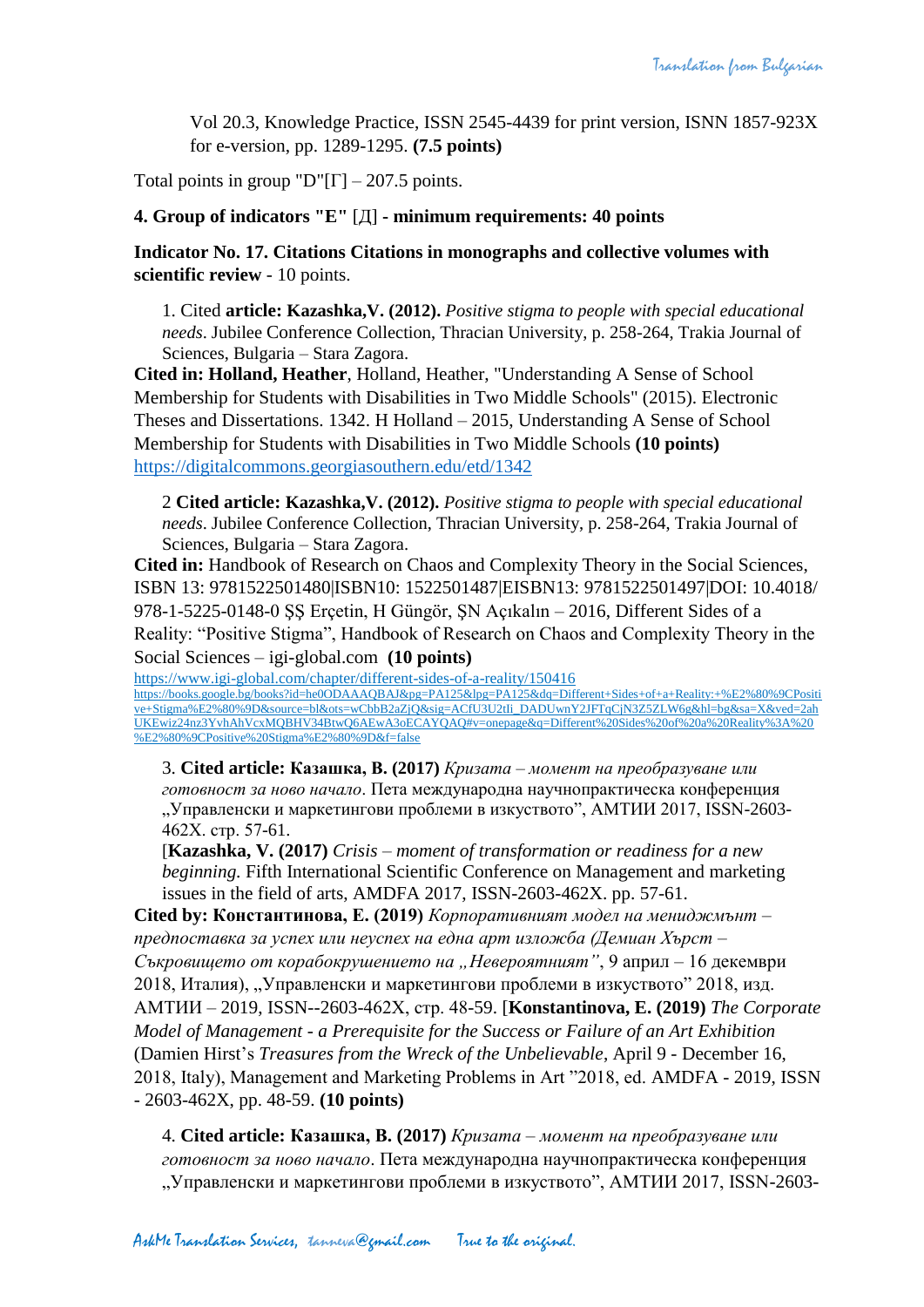462X. стр. 57-61.

[**Kazashka, V. (2017)** *Crisis – moment of transformation or readiness for a new beginning*. Fifth International Scientific Conference on Management and marketing issues in the field of arts, AMDFA 2017, ISSN-2603-462X. pp. 57-61.]

**Cited by: Караджов, Л. (2019)** *Аспекти на хронотопа в публичните комуникации в*  изкуството. VI-та Международна научнопрактическа конференция "Управленски и маркетингови проблеми в изкуството" 2018, изд. АМТИИ – 2019, ISSN-2603-462X, стр. 131-141. [**Karadzhov, L. (2019)** *Aspects of chronotope in public communication in the domain of art.* VI International Conference on Management and marketing issues in the field of arts 2018, AMDFA - 2019, ISSN-2603-462X, pp. 131-141.] **(10 points)**

5. **Cited article: Казашка, В. (2017)** *Кризата – момент на преобразуване или готовност за ново начало*. Пета международна научнопрактическа конференция "Управленски и маркетингови проблеми в изкуството", АМТИИ 2017, ISSN-2603-462X. стр. 57-61.

[**Kazashka, V. (2017)** *Crisis – moment of transformation or readiness for a new beginning*. Fifth International Scientific Conference on Management and marketing issues in the field of arts, AMDFA 2017, ISSN-2603-462X. pp. 57-61.]

**Cited by: Колев, В. (2019)** *Държавното субсидиране в България на творчески проекти от Министерството на културата за периода 2007-2018 година*. VI-та Международна научнопрактическа конференция "Управленски и маркетингови проблеми в изкуството" 2018, изд. АМТИИ – 2019, ISSN-2603-462X, стр. 142-148. [**Kolev, V. (2019)** *State subsidies for creative projects by the Ministry of Culture in Bulgaria for the period 2007-2018.* VI International Conference on Management and marketing issues in the field of arts 2018, ed. AMDFA - 2019, ISSN-2603-462X, pp. 142- 148.] **(10 points)**

6. **Cited article: Казашка, В. (2016),** *Финансиране и управление на научни и образователни проекти в областта на изкуството*. Международна научнопрактическа конференция "Управленски и маркетингови проблеми в изкуството", АМТИИ 2017, ISBN-978-954-2693-20-2, стр.154-161. [Kazashka, V. (2016), Financing and management of scientific and educational projects in the field of art. International Scientific Conference "Management and marketing problems in the field of arts", AMDFA 2017, ISBN-978-954-2693-20-2, pp.154-161.]

**Cited by: Иванова, А. (2017)** *Рамка на управление на проекти в областта на*  изкуството и науката. Международна научна конференция "Наука, образование и иновации в областта на изкуството", АМТИИ 2017- ISBN-978-954-2963-23-3, стр. 316-322. [**Ivanova, A. (2017)** Framework for project management in the fields of art and science. International Scientific Conference "Science, education and innovation in the field of arts", AMDFA 2017- ISBN-978-954-2963-23-3, pp. 316-322. **(10 points)**

Total points in group "E" [Д] - 60 points.

**5. Group of indicators "F"** [E] **- minimum requirements: 50 points**

**Indicator No. 22. Participation in a national scientific, educational, artistic project** - 15 points.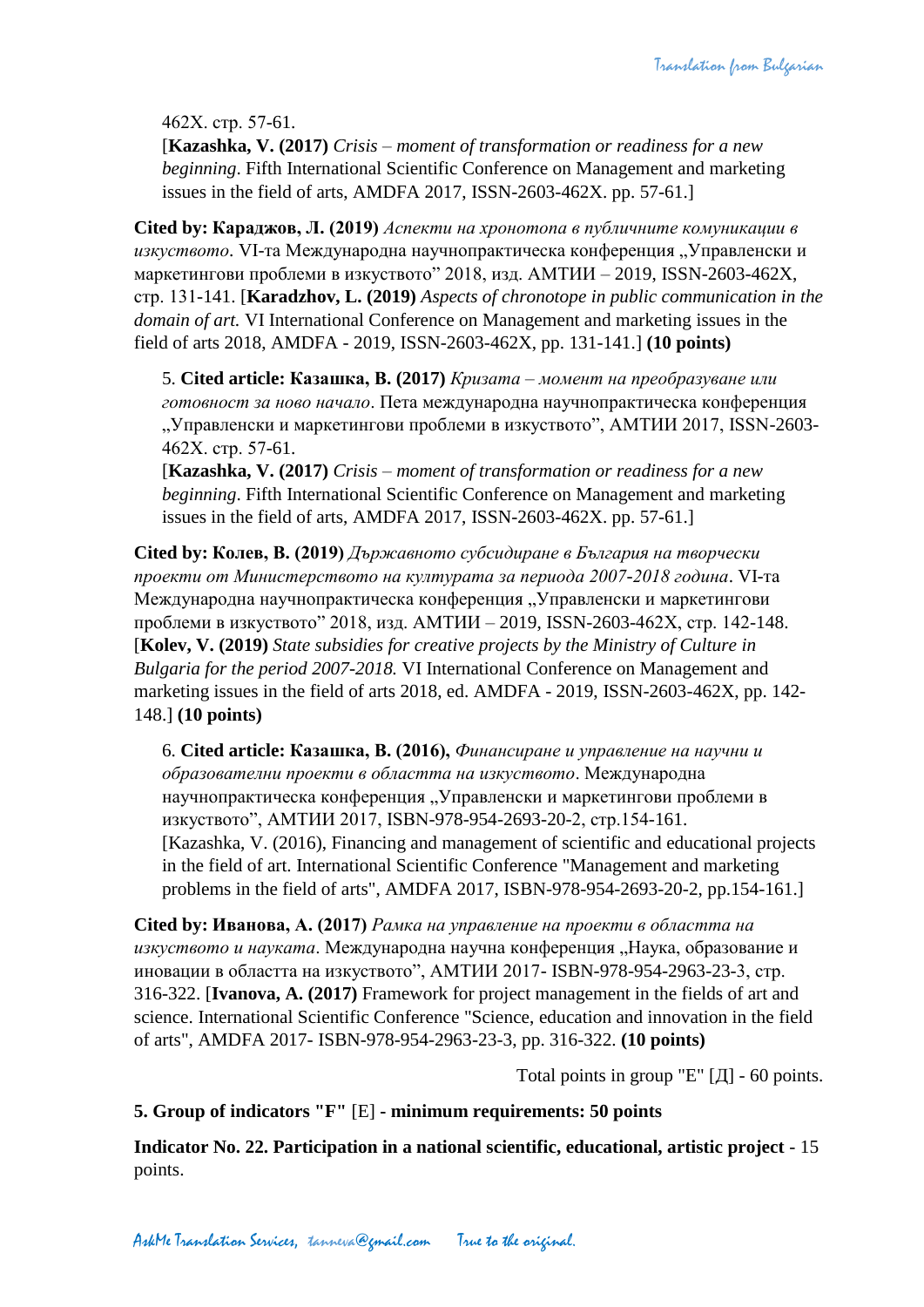- Participation in project: Art Management: Plovdiv New Trends and Classical Artistry (ART), AMDFA – Plovdiv, Scientific, Arts, Funded by the Scientific Research Fund, Contract No. DM 05/2 / 14.12.2016 for the period 14.12. 2016- 14.12.2018, Project manager Prof. Margarita Ruseva, Ph.D. **(15 points)**
- Participation in project: International conference on *Science, education and innovation in the field of arts*, AMDFA – Plovdiv, Scientific, Arts, Funded by the Scientific Research Fund, Contract No. DPMNF 0/3 / 13.02.2017 for the period 13.02.2017-13.11.2017, Project manager Prof. Dr. Toni Sekerdzhieva-Novak **(15 points)**

**Indicator No. 23. Participation in an international scientific, educational or artistic project** - 20 points.

1. Participation in project: *Researchers in the knowledge triangle* - 'K-TRIO 3' ('GA-818757 - K-TRIO 3 - H2020-MSCA-NIGHT-2018, funded by the European Commission, AMDFA – Plovdiv, Scientific, all fields, for the period 01.06.2018- 30.10.2019, Project manager Prof. Milcho Vasilev **(20 points)**

2. Participation in project: European Social Fund, OP Human Resources Development - **2009**, BG 0100 - 3.3.03 - 0048 "Students on the path to book publishing" – financial manager **(20 points)**

3. Participation in project: European Social Fund, OP Human Resources Development - **2009**, BG 0100 - 3.3.03 - 0083 "Practical training of students - future psychologists" – financial manager **(20 points)**

4. Participation in project: Programme HORIZON 2020 - Grant Agreement number: 818757 - K-TRIO 3 - H2020-MSCA-NIGHT-**2018-2019** - financial manager **(20 points)**

5. Participation in project: European Social Fund, OP Human Resources Development - **2012**, BG051PO001-4.3.04-0064 Plovdiv Electronic University (PeU): a national benchmark for conducting quality e-learning in the higher education system – financial manager **(20 points)**

**Indicator No. 24. Management of a national scientific, educational or artistic project** - 30 points.

Project: *Academic Publications 2019*, Research and artistic and project, AMDFA - Plovdiv, 2019 **(30 p.)**

**Indicator No. 25. Leadership of an international scientific, educational or artistic project** - 40 points.

1. Project: Program "PEOPLE" - "FP7-PEOPLE-2010-NIGHT - Proposal No. 265814 - REACT (Researchers in Industry and Academy for Technology Development) **2011** - Project Manager **(40 points)**

2. Project: Program "PEOPLE" - "FP7-PEOPLE-2011-NIGHT - Proposal No. 287367 - RECSES – Researchers in Chemistry Supporting Economy and Society / **2011** - Project Manager **(40 points)**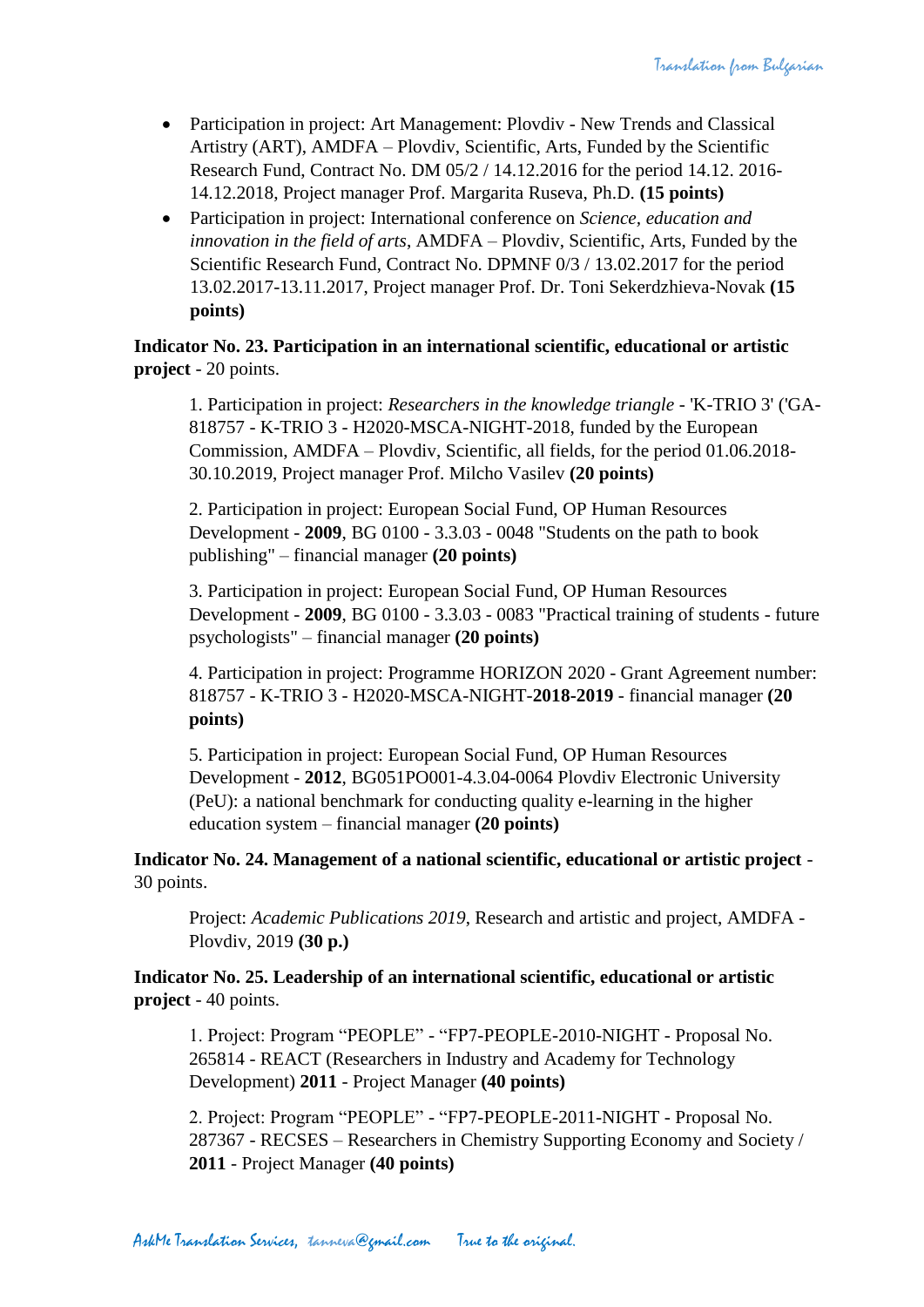3. Project: Program "PEOPLE" - "FP7-PEOPLE-2011-NIGHT - Proposal No. 609736 - K-TRIO- Researchers in Knowledge triangle / **2013** - Project Manager **(40 points)**

4. Project: HORIZON 2020 Program - Proposal No. 633175 - K-TRIO-2 Researchers in Knowledge triangle **/ 2014-2015** - Project Manager (40 points)

5. Project: Erasmus + Programme - Proposal No. **2014**-1-RO01-KA201-002957 - European Best Practices for Supporting Children with High Potential and Access to Training for Gifted Children with Disabilities - Gifted (for) you. - project manager **(40 points)**

6. Project: European Territorial Cooperation, Operational Program Greece - Bilgaria 2007-2013, MAINCode, Maintenance and Life Cycle Asset Management, The Cornerstones for Sustainable Development, **2012** - Project Manager **(40 points)**

| <b>Indicator</b>        | <b>Content</b>                                                                                             | <b>Minimum</b><br>requirements<br>for the position<br>of Associate<br>Professor | Submitted by the<br>applicant<br>towards meeting the<br>minimum requirements | Accepted by me<br>as part of the Scientific<br>jury in the competition<br>for associate professor<br>as meeting the<br>minimum requirements |
|-------------------------|------------------------------------------------------------------------------------------------------------|---------------------------------------------------------------------------------|------------------------------------------------------------------------------|---------------------------------------------------------------------------------------------------------------------------------------------|
| Group<br>" $A$ " $[A]$  | <b>Indicator 1</b><br><b>PhD</b> Dissertation                                                              | 50                                                                              | 50                                                                           | 50                                                                                                                                          |
| Group<br>" $B$ " [A]    | <b>Indicator 2</b>                                                                                         | $\overline{0}$                                                                  | $\theta$                                                                     | $\boldsymbol{0}$                                                                                                                            |
| Group<br>"C" $[B]$      | Sum of Indicators 3 through 5<br>Habilitation thesis                                                       | 100                                                                             | 100                                                                          | 100                                                                                                                                         |
| Group<br>"D" $[\Gamma]$ | Sum of Indicators 6 through 15<br>Book published on the basis of PhD<br>dissertation; articles and reports | 120                                                                             | 242.50                                                                       | 207,5                                                                                                                                       |
| Group<br>"Е" [Д]        | Sum of Indicators 16 through 19<br>Citations or reviews                                                    | 40                                                                              | 90                                                                           | 60                                                                                                                                          |
| Group<br>"F" [E]        | Sum of Indicators 20 to the end<br>Participation in projects                                               | 50                                                                              | 120                                                                          | 240                                                                                                                                         |

Total points for group "F" [E] - 240 points.

**The applicant fully covers the necessary minimum in accordance with the national requirements in the area of** *Arts***. The presented projects and scientific activities are of value and proven contribution, as demonstrated by the attached documentary evidence. Vesela Kazashka, PhD, has extensive experience in project activities - as a manager and financial manager. With her knowledge, she will contribute to the activities of AMDFA in applying for, participating in and managing current and future projects, especially EU related ones.**

## **II. Research (creative) activity and results**

Vesela Kazashka, PhD, is a specialist in the field of management (in the scientific sector as well as in art-management) with extensive long-term (over 20 years) experience. Her activity is evident especially in EU projects - in Plovdiv University and AMDFA. She has **taken part in the development of 12 project proposals** (project proposal preparation, especially in the part for management and finance) **and their implementation as part of**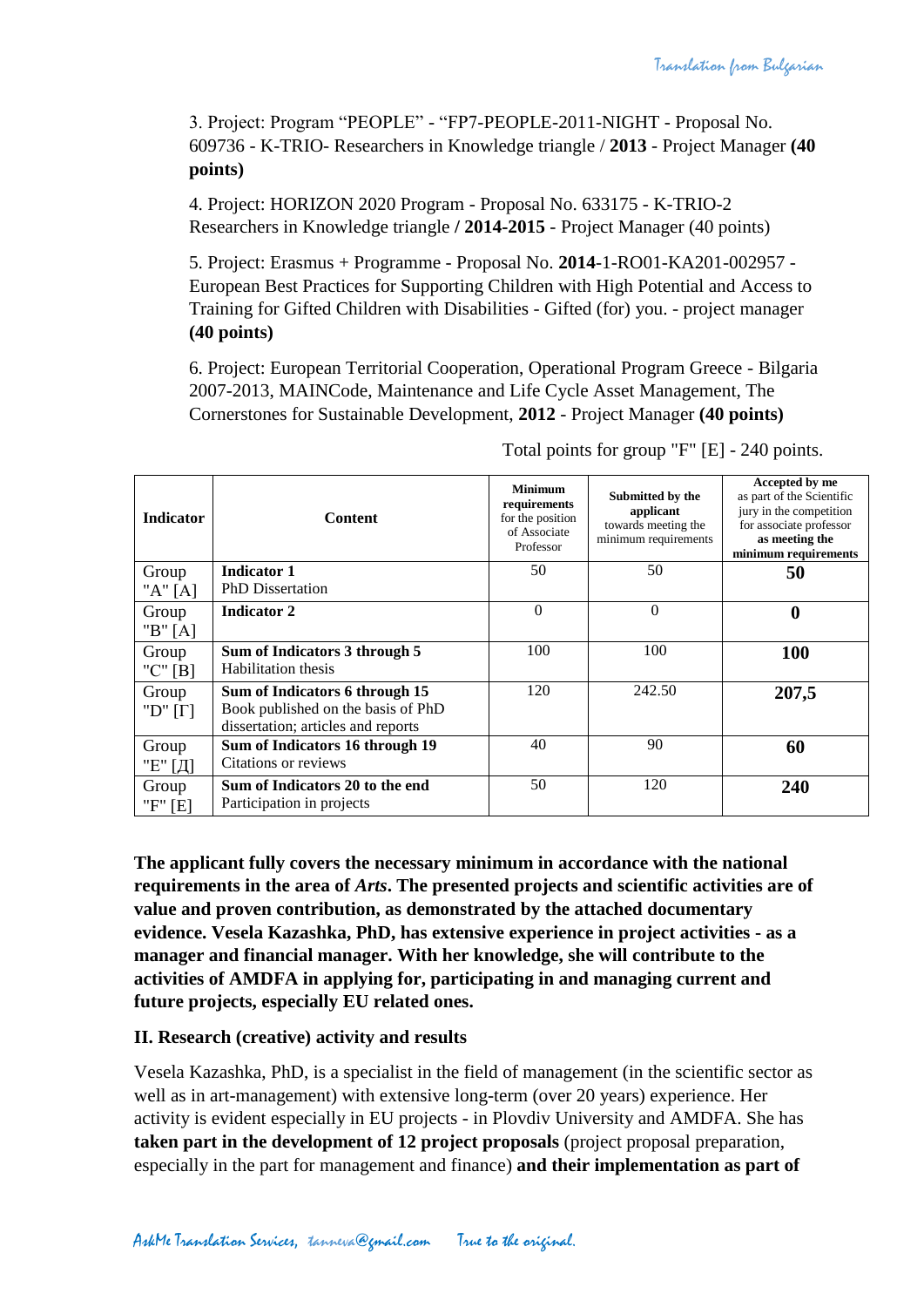**AMDFA-Plovdiv team**: 1). Language and Art for Development of the Potential of People with Special Educational Needs and Learning in a Multicultural Environment (LAD). 2). Art management: Plovdiv - new trends and classical artistry (ART). 3). Rhythm and melodic parameters of the Bulgarian sentence. 4). International Conference on Science, Education and Innovation in the Field of Arts. 5). Development of young scientists, doctoral students and postdoctoral students and advanced training of teachers in the field of arts. 6). "Rhythm and intonation parallels between linguistic and musical structures" 7). Model for horizontal and vertical transfer of knowledge and practices on the interdisciplinary axis 'nature - art - mental wellbeing' Nature - Art - Mental wellbeing - INTER - NAME. 8). Assessment of new life skills of students, incl. those with special needs. art - practices for personal development with the help of poetic Bulgarian language and Bulgarian musical folklore. (new generation). 9) Theoretical and methodological foundations for the development of art-therapy based technology in the training of experts for interaction with children with special educational needs. 10). Project 741107 BG\_CareerDays: Bulgarian Days of Career Development and Mobility of Researchers. 11). HORIZON 2020 Program - Grant Agreement number: 818757 - K-TRIO 3 - H2020-MSCA-NIGHT-2018-2019.

**The monograph** *Plovdiv – art organizations and their management profile* with a volume of 358 pages is the result of the joint scientific efforts of scientists from AMDFA *Prof. Assen Diamandiev* - Plovdiv and Plovdiv University *Paisii Hilendarski*. It is co-authored by Assist. Prof. Vesela Kazashka, PhD, Assist. Prof. Vasil Kolev, PhD, and Assoc. Prof. Margarita Ruseva, PhD, each of them being the author of 119 pages according to a division statement dated 03.12.2018. The exact range of pages of the candidate is not indicated in the statement, which is why only a general evaluation of the work can be provided.

The monograph is structured in the following order: an introduction, three chapters, a conclusion, annexes, and a bibliography including 201 sources. The subject of the study are the art-organizations registered in Plovdiv. The focus of the research is on their management profile, which includes - forms of management, financial management and project management. The aim – to analyse the peculiarities and status of this specific sector, while at the same time identifying the challenges related to the art-organisations' financial management and control and implementation of projects – is decomposed into ten research tasks. I would point out as most important task No. 5) Analysis of the capabilities of the system of financial management and control of funds in the public and private sector, risk assessment and development of the organization; and task No. 10) Summary of the results of the empirical study. The results of the study determine the practical relevance of the monograph. The **first chapter** provides a general historical overview of the development of art management in the city of Plovdiv from antiquity to the present day, especially in the period 2007 - 2018. The **second chapter** – both theoretical and practical in character – is related to the financial management and control in art organizations. Legislation regarding state subsidies, European funds and other financial sources is examined in detail; national and European control bodies and audit practices within the UN are presented; the results of public sector audits are analysed. The basic elements of financial management are addressed by identifying typical gaps in project implementation and proposing solutions to address them. The **third chapter** contains the most relevant information and presents the results of the studies conducted in order to obtain the necessary analytical information about the project management in art-organizations in the city of Plovdiv. The research is based on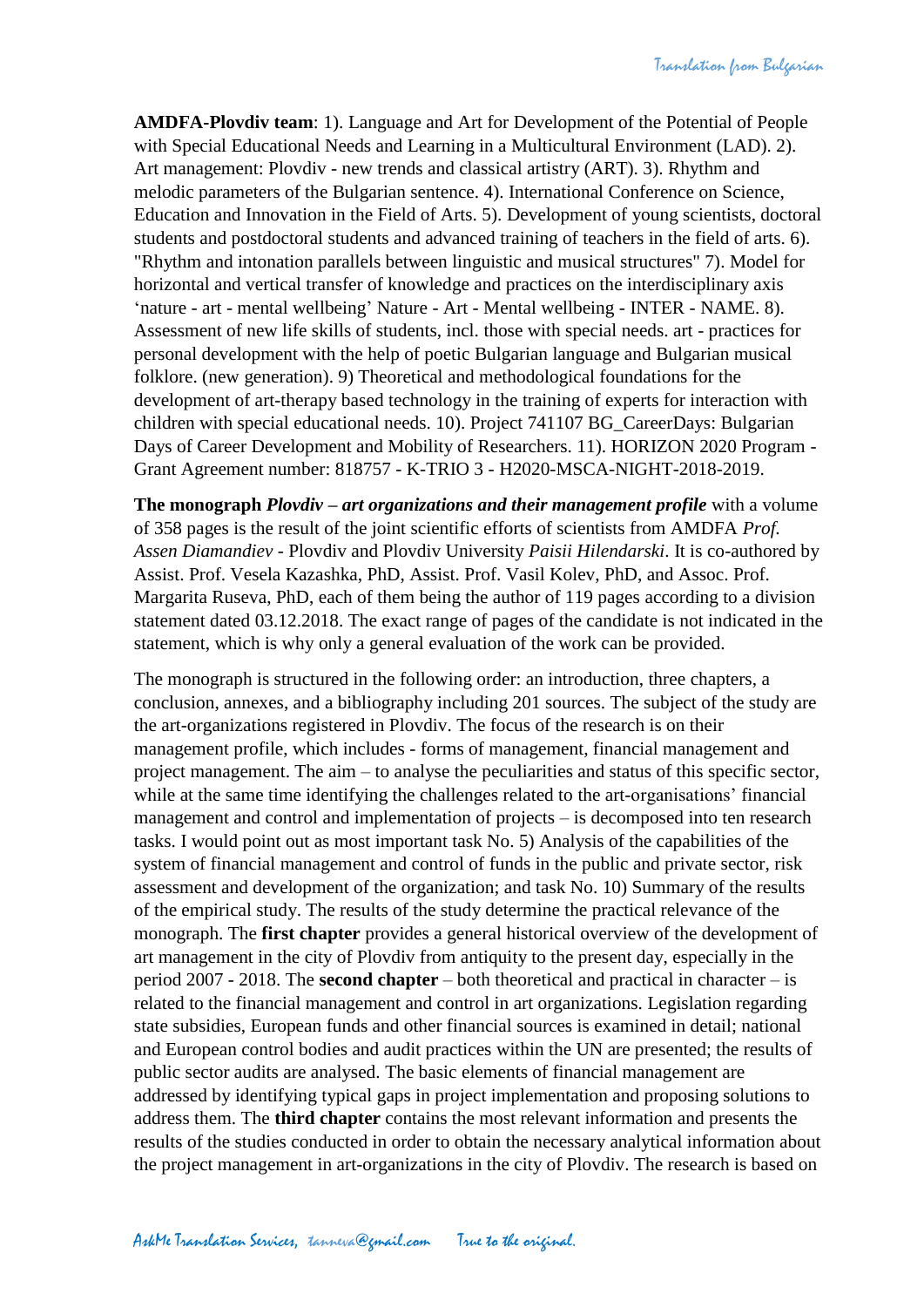data from the NSI, EUROSTAT and an in-depth questionnaire survey on 105 valid out of 120 questionnaires received in electronic format. The chapter defines the creative industries and their classification, analyses the cultural and creative industries in the European Union. The results are presented in a systematic way (in tables and charts). The chapter outlines the specific profile of the creative and recreational industries in Plovdiv, their funding sources and types of projects they implement; the challenges to and advantages for the success of each project.

**The monograph provides a basis to work on the development of a creativity index, taking into account the peculiarities of the national statistical system and sociocultural characteristics, to construct a rating of the regions in the country regarding the creative industries operating in them, and to critically evaluate the possibilities for using such an approach for assessing regional competitiveness.**

Seven important conclusions are formulated in the monograph regarding the analysis of the obtained results: the importance of the nature of the consumer; the high requirements for the skills and competences of human resource and the need for high-quality vocational training; the need for creative space (which is absolutely available in Plovdiv); developed institutional infrastructure and support, as well as traditions to host social and cultural events. Identified are the factors that influence the development of creative industries in the region; the need for sufficiently informal internal and external communication between the creative groups and the institutions in the city; the need for tailor-made lending and financing solutions with specific proposals; the lack of statistical information. **The monograph contains recommendations, conclusions and has the following contributions (specifically cited below)**.

# **THEORETICAL CONTRIBUTIONS (of the monograph) related to the scientific and project activity of Vesela Kazashka, PhD**

- 1. For the first time, specific tools are presented for executing more effective financial management and control in art-organizations. The toolset is applicable to the real sector, based on an analysis of problems and opportunities with a focus on project financing. The developed system of financial management and control in artorganizations is applicable in the real sector and is in its nature a handbook for artmanagers.
- 2. Adequate methodological tools have been prepared and tested, including an 'Information Card for Expert In-Depth Interview', for research into the management profiles of art-organizations. The tools are applicable to research both in Bulgaria and abroad.
- 3. For the first time the specific management profiles and peculiarities of 105 artorganizations in the city of Plovdiv in the period 2016-2018 were examined and analysed. The analysis provides up-to-date, useful and relevant information on the organizations' affiliation with the cultural industries, their legal form, ownership, gross salary, staff employed, turnover over the previous five years. This data can be used as a baseline for future comparisons and analyses at national and regional level.

## **PRACTICAL CONTRIBUTION AND ACHIEVEMENTS of Vesela Kazashka, PhD**

1. The published (in co-authorship) monograph *Plovdiv – art organizations and their*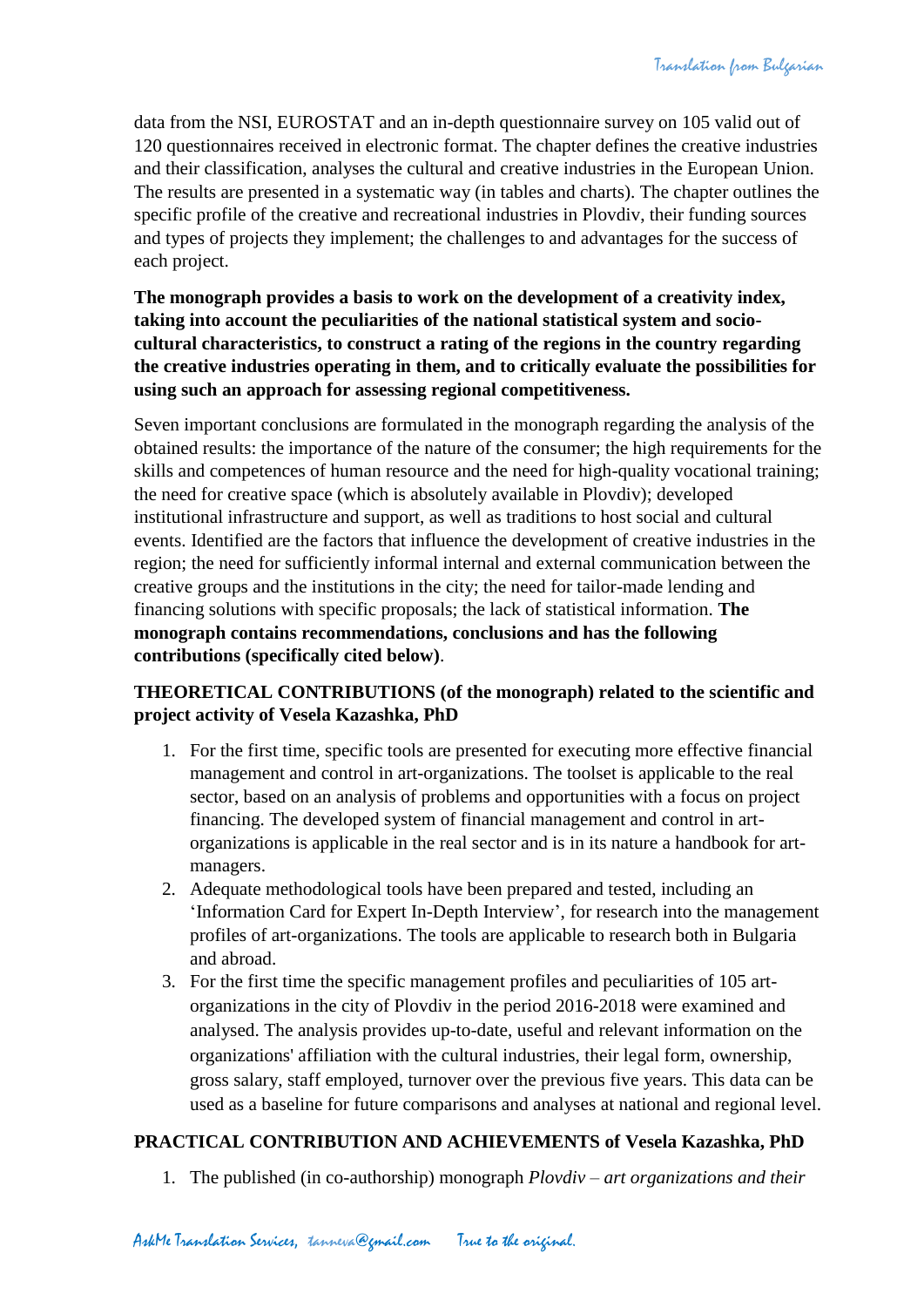*management profile* will also serve to educate students in the field of art, as well as to develop local and national policies in the art domain. The recommendations made will assist research, educational and practical activities of students, doctoral students, teachers and art managers.

- 2. The reports published in the *Web of Science* global database are an additional opportunity for international scientific presentation of the city of Plovdiv and AMDFA *Prof. Assen Diamandiev* – Plovdiv. The published monograph, book and reports contribute to the improvement of the results of the scientific activity evaluation of both the applicant and the Academy by the Ministry of Education and Science.
- 3. The implementation of the presented national and international projects, mainly related to the scientific and artistic activity, involved more than 30 students, PhD students, young scientists. For them, these projects are the basis for future scientific development through the valuable knowledge gained from leading scientists internationally.
- 4. The presented projects involved 25 leading scientists from 6 countries: Germany, Bulgaria, Romania, Poland, Russia, Israel. Professional contacts were established with scientific teams from Sofia University *Kliment Ohridski*, Plovdiv University *Paisii Hilendarski*, New Bulgarian University and the Bulgarian Academy of Sciences.
- 5. The applicant's work on the submitted projects is the reason for attracting additional funds for the Academy in the period 2016-2018 (amounting to BGN 79,620).
- 6. A *Financial Management* module was adapted for the *Art Management* programme; as well as modules *Innovations*, *Creativity*, *Strategies* and *Business models* for the programme *Cultural Entrepreneurship.* These modules are applicable to secondary schools of arts and centres for professional education and training in Bulgaria, Romania, Greece and the United Kingdom. Training was implemented and the curricula were approved at the National High School of Performing Arts and Media in Plovdiv.

**The candidate's activity presented is of high quality and contribution. It is completely sufficient so that the applicant be granted the academic rank of** *Associate Professor* **at AMDFA** *Prof. Assen Diamandiev* **– Plovdiv. Vesela Kazashka has developed and introduced new programs, modules and courses in the field of art management. She actively supports her practical work with scientific analyses and articles that are of benefit to both students and society. She has publications in a global scientific database which is an important contribution for both her and the AMDFA.**

## **II. Teaching and training activities**

## **ADDITIONAL INDICATORS regarding the teaching activity at AMDFA** *Prof. Assen Diamandiev* **– Plovdiv**

Since September 1, 2016 to the present Vesela Kazashka, PhD, has been working at AMDFA *Prof. Assen Diamandiev* – Plovdiv as head of the Professional Training Center; since 01.02.2017 she is also in the academic position of *assistant professor*. Her work experience in this position at AMDFA *Prof. Assen Diamandiev* – Plovdiv as of May 31, 2019 is **2 (two) years and 4 months**. Dr. Kazashka has developed the following curricula: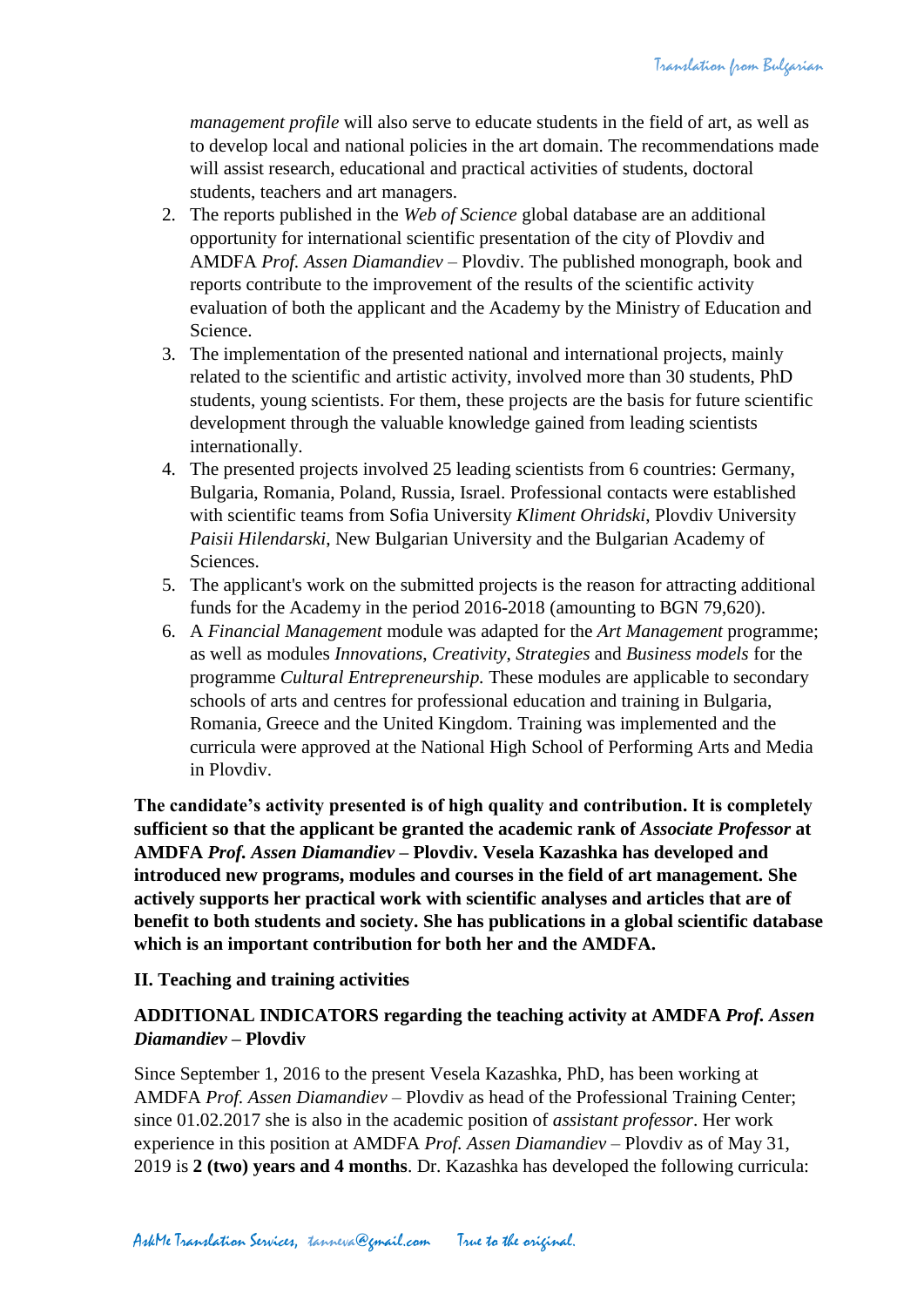*Financial Management and Control*, *Inclusive Education*, *Russian language*, *Health and safety at work* and *Economics*. She teaches: (a) the course *Financial Management and Control* to students in the Master's programme in "Art Management"; b) the course *Health and Safety at Work* to trainees at the Centre for Professional Training at AMDFA - Plovdiv, majoring in "Graphic Design", "Interior Design", "Office-Secretary"; c) the course in *Russian language* to trainees at the Centre for Professional Training at AMDFA - Plovdiv, majoring in "Graphic Design", "Interior Design", "Office-Secretary"; d) the course *Business Communication* to trainees at the Centre for Professional Training at AMDFA - Plovdiv, majoring in "Graphic Design", "Interior Design", "Office - Secretary"; e) the course *Economics* to trainees at the Centre for Professional Training at AMDFA - Plovdiv, specialty "Office - Secretary"; f) the course *Inclusive education* to students in the bachelor's programme "Bulgarian folk choreography", "Pedagogy of ballet training", "Ethnomusicology" "Pedagogy of music training", "IIF"; g) the course *Russian language* to doctoral students; h) the course *Inclusive education* to students from the post-graduate qualification courses at AMDFA, specialty "Music therapy"; f) the courses *Innovation*, *Creativity*, *Strategy and financial management*" to students at the National High School of Performing Arts and Media – Plovdiv under the project "Live Skills" 575425-EPP-1-2016- 1-UK-EPPKA2-SSA (www.live-skills.eu). In the teaching of the above courses Vesela Kazashka applies interactive methods of work, through discussions, students' presentations, case studies related to the management and financing of real projects.

## **IV. Administrative and community service**

**Vesela Kazashka, PhD, is a member of the editorial board** of the Symposium *People of Science. The University as a Refuge of Thought*, 2015; Proceedings of the conference *Science, Education and Innovation in the field of Arts* 2017; Symposium *People of Art. The Multiple Incarnations of Talent*, 2018; Proceedings of the 2011/2012 Scientific Projects of PU *Paisii Hilendarski*, ISBN - 978-954-423-921-3, 2014.

She is a **reviewer** of the textbook *"Psychological and pedagogical aspects of human development as a subject of work activity"* authored by a team from the Tula State University of Psychology and Pedagogy composed of: Elena Dekina, Svetlana Zalygaeva, Natalia Pronina, Ksenia Shalaginova.

**Member** of: European Research Network - EURAXESS since 2010. https://www.euraxess.bg/bulgaria/about-us#Plovdiv; Union of Scientists in Bulgaria. **National contact point** on the thematic and specific priorities of the European Union Framework Program for Research and Development *Horizon 2020*, in the section of *"Inclusive, innovative and reflective Societies"*, according to order of the Minister of Education № РД09-855 / 20.03.2019.

Vesela Kazashka, PhD, is **coordinator of seminars and scientific conferences**: International Scientific Conference "Science, Education and Innovation in the field of Arts", headed by Prof. Dr. Tony Shekerdzhieva – Nowak, 12-13 October 2017; "Career for a New ERA" in Plovdiv, October 24, 2017 (https://eracareerday.euraxess.bg/en); Public lecture: "Do bilinguals and musicians have a more sensitive ear, or on the impact of early music training and bilingualism in recognizing phrase structure in an unfamiliar language?" 2018; "Communication and Science in a Networked Society", June 11, 2019, Academy of Music, Dance and Fine Arts, *Prof. Assen Diamandiev* – Plovdiv.